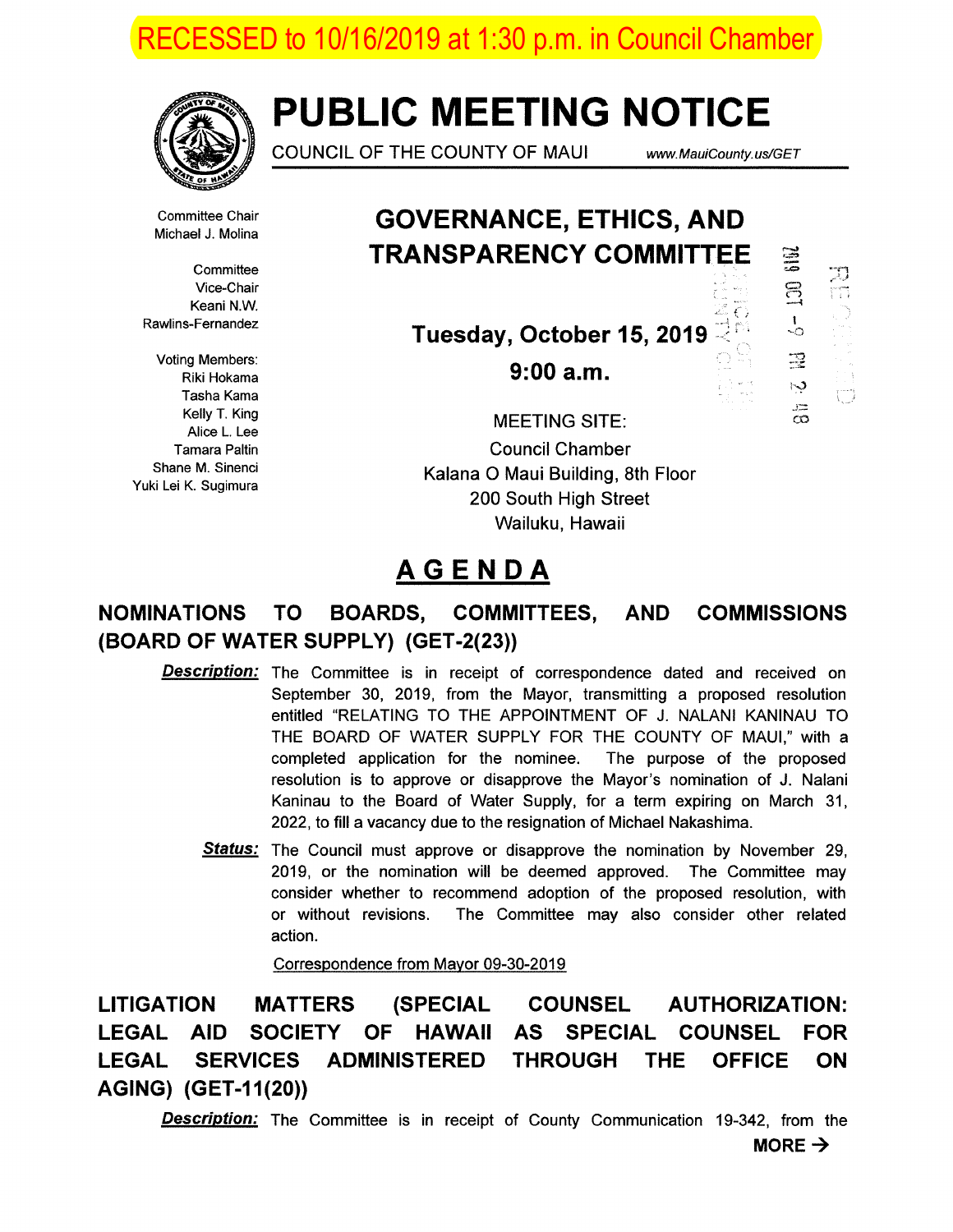Director of Housing and Human Concerns, transmitting a proposed resolution entitled "AUTHORIZING THE EMPLOYMENT OF THE LEGAL AID SOCIETY OF HAWAII AS SPECIAL COUNSEL FOR LEGAL SREVICES ADMINISTERED THROUGH THE OFFICE ON AGING." The purpose of the proposed resolution is to authorize the employment of the Legal Aid Society of Hawaii as special counsel to provide legal services to qualified individuals as administered through the Maui County Office on Aging and the Older Americans Act, for a total compensation not to exceed \$77,617 per year (\$155,234 total for two years).

- **Status:** The Committee may consider whether to recommend adoption of the proposed resolution, with or without revisions. The Committee may also consider the filing of County Communication 19-342 and other related action.
	- **Note:** With reference to this agenda item, one or more executive meetings are anticipated pursuant to Section 92-5(a)(4), Hawaii Revised Statutes, to consult with legal counsel on questions and issues pertaining to the powers, duties, privileges, immunities, and liabilities of the County, the Council, and the Committee.

## County Communication 19-342

## LITIGATION MATTERS (SETTLEMENT AUTHORIZATION: TOMMY RUSSO V. COUNTY OF MAUI, ET AL; CIVIL 14-00515 JMS-KSC) (GET-I 1(19))

**Description:** The Committee is in receipt of the following:

- 1. Correspondence dated June 27, 2019, from the Department of the Corporation Counsel, requesting consideration of a proposed resolution to authorize settlement of Tommy Russo v. County of Maui. et al., Civil 14-00515 JMS-KSC, along with a copy of the complaint. The complaint alleges negligence by the County for the unlawful seizure, unlawful arrest, false arrest, battery, assault, and violation of Plaintiff Tommy Russo's First Amendment rights on November 17, 2014.
- 2. Correspondence dated August 19, 2019, from the Department of the Corporation Counsel, transmitting a revised proposed resolution entitled "AUTHORIZING SETTLEMENT OF TOMMY RUSSO VS. COUNTY OF MAUI, ET AL. CIVIL NO. 14-00515 JMS-KSC." The purpose of the revised proposed resolution is to authorize settlement of the case.
- **Status:** The Committee may consider whether to recommend adoption of the revised proposed resolution, with or without further revisions. The Committee may also consider the filing of the correspondence and other related action.
	- **Note:** With reference to this agenda item, one or more executive meetings are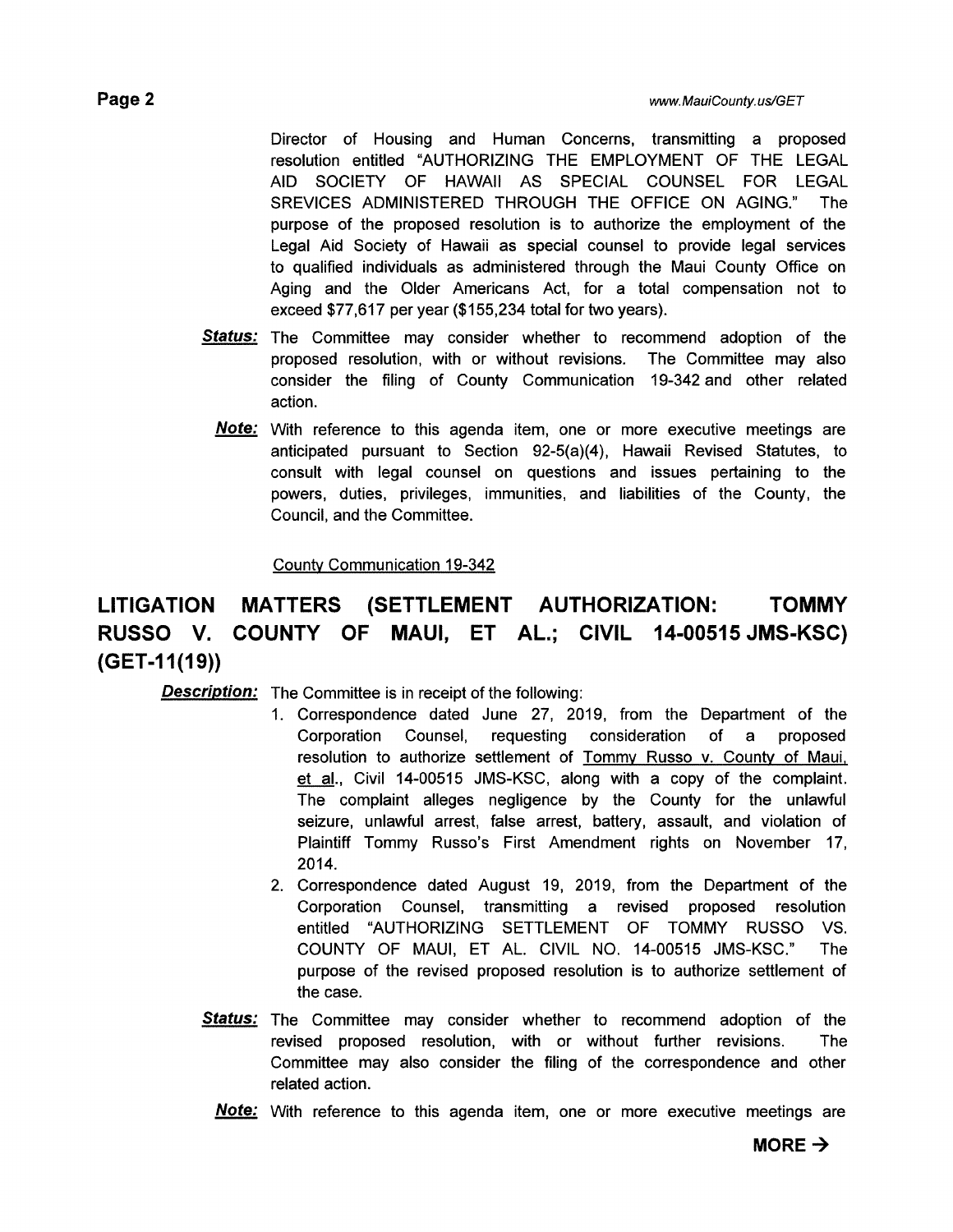consideration of information that must be kept confidential pursuant to a

Correspondence from Corporation Counsel 08-19-2019

State or Federal law, or a court order.

LITIGATION MATTERS (SPECIAL COUNSEL AUTHORIZATION: TO ADVISE AND REPRESENT THE MAUI COUNTY COUNCIL RELATED TO INTERPRETATION OF THE CHARTER OF THE COUNTY OF MAUI REGARDING LEGISLATIVE AND EXECUTIVE AUTHORITY IN COUNTY OF MAUI V. HAWAII WILDLIFE FUND, ET AL., US. SUPREME COURT DOCKET 18-260) (GET-11(28))

- **Description:** The Committee is in receipt of correspondence dated October 9, 2019, from Council Chair Kelly T. King, transmitting a proposed resolution entitled "AUTHORIZING THE EMPLOYMENT OF SPECIAL COUNSEL TO ADVISE AND REPRESENT THE MAUI COUNTY COUNCIL RELATED TO INTERPRETATION OF THE CHARTER OF THE COUNTY OF MAUI REGARDING LEGISLATIVE AND EXECUTIVE AUTHORITY." The purpose of the proposed resolution is to authorize the employment of special counsel to represent the Maui County Council related to interpretation of the Revised Charter of the County of Maui (1983), as amended, regarding legislative and executive authority in County of Maui v. Hawaii Wildlife Fund, et al., United States Supreme Court Docket 18-260.
	- Status: The Committee may discuss the matter. No legislative action will be taken.
		- **Note:** With reference to this agenda item, one or more executive meetings are anticipated pursuant to Section 92-5(a)(4), Hawaii Revised Statutes, to consult with legal counsel on questions and issues pertaining to the powers, duties, privileges, immunities, and liabilities of the County, the Council, and the Committee.

Correspondence from Council Chair 10-09-2019